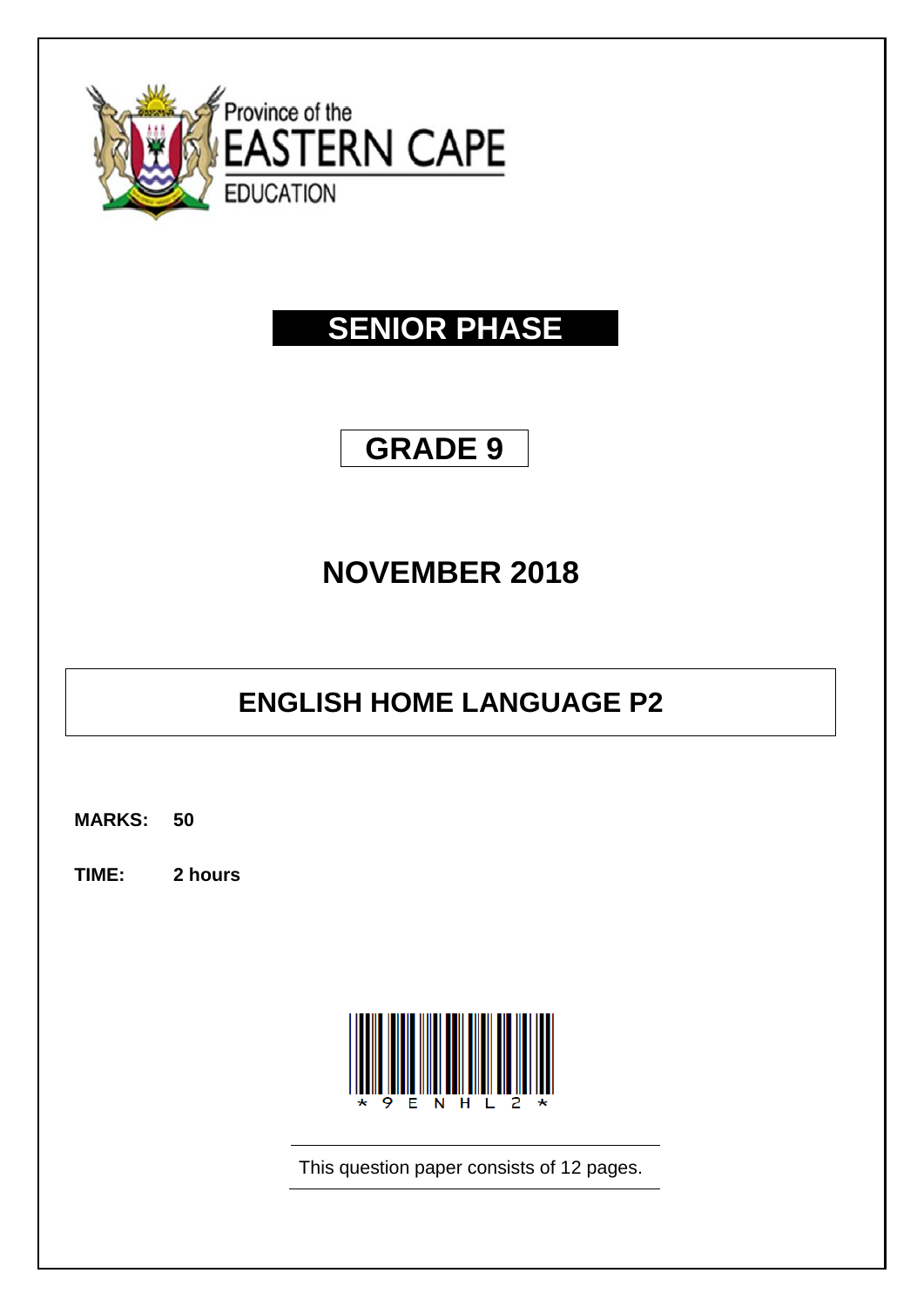#### **INSTRUCTIONS AND INFORMATION**

1. This question paper consists of THREE sections:

| <b>SECTION A: COMPREHENSION</b> | (25) |
|---------------------------------|------|
| <b>SECTION B: SUMMARY</b>       | (5)  |
| SECTION C: LANGUAGE IN CONTEXT  | (20) |

- 2. Answer ALL the questions.
- 3. Number the questions correctly, according to the numbering system used in this question paper.
- 4. Pay special attention to spelling and sentence construction.
- 5. Write neatly and legibly.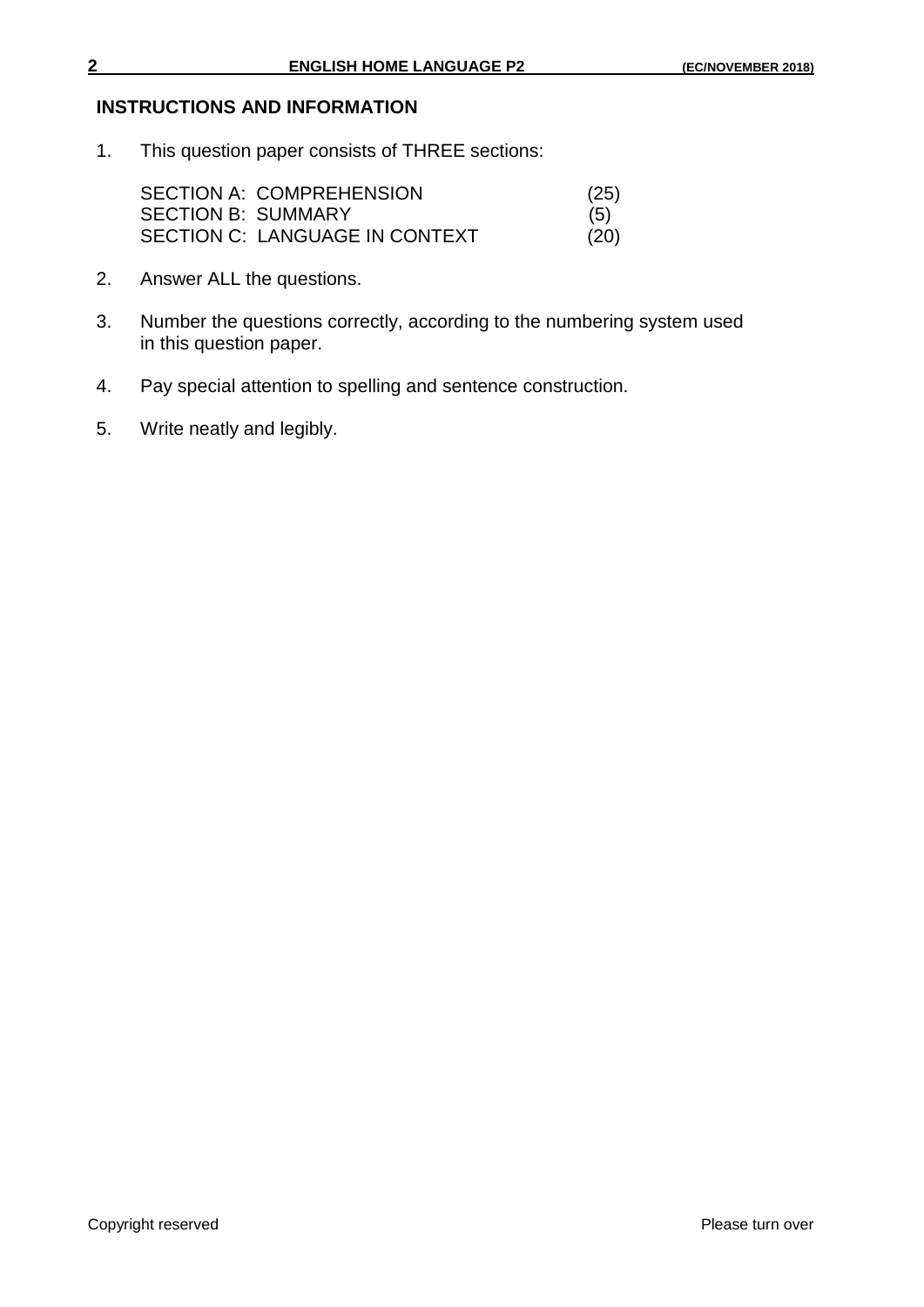#### **SECTION A: COMPREHENSION (READING AND VIEWING)**

#### **QUESTION 1: COMPREHENSION**

Read the text below and answer the questions set.

**THAI CAVE RESCUE: BOYS' SOCCER TEAM AND COACH ALL OUT OF CAVE**

- 1 A daring rescue mission in the treacherous confines of a flooded Thai cave saved all 12 boys and their soccer coach who were trapped deep within the labyrinth. It ended a gruelling, 18-day ordeal that claimed the life of an [experienced volunteer diver](https://www.cbsnews.com/news/thailand-cave-rescue-former-thai-navy-seal-dead-today-lack-of-oxygen-authorities-2018-07-06/) and riveted people around the world.
- 2 Thailand's Navy SEALs, who were central to the rescue effort, said on their [Facebook page](https://www.facebook.com/ThaiSEAL/photos/a.1393158180807577.1073741828.1393136284143100/1646429878813738/?type=3) that the remaining four boys and their 25-year-old coach were all brought out safely on Tuesday. Eight of the boys were rescued by a team of Thai and international divers on Sunday and Monday.
- 3 "We are not sure if this is a miracle, a science, or what. All thirteen Wild Boars are now out of the cave," the SEALs said, referring to the name of the boys' soccer team. "Everyone is safe."

The leader of the Thailand cave rescue says a medic and three SEALs who stayed with the boys in their dark refuge are now out of the cave.

Earlier, cheers erupted at a local government office where dozens of volunteers and journalists were awaiting news of whether the intricate and high-risk rescue mission had succeeded. People on the street cheered and clapped when ambulances ferrying the boys arrived at the hospital in Chiang Rai City.

4 Thai Prime Minister Gen Prayut Chan-o-cha said on Tuesday that the members of the soccer team rescued from a cave in Thailand had been given anti-anxiety medication before they were brought out.

Speaking after a weekly Cabinet meeting in Bangkok, the prime minister denied that the young soccer players were tranquilised before being rescued, but he did say that they were given an anxiolytic to relieve anxiety.

5 U.S. President Donald Trump on Tuesday congratulated rescuers who saved a Thai soccer team that had been trapped in a cave amid rising floodwaters.

"On behalf of the United States, congratulations to the Thai Navy SEALs and all on the successful rescue of the 12 boys and their coach from the treacherous cave in Thailand," Mr Trump tweeted.

"Such a beautiful moment – all freed, great job!"

[Adapted from CBS News, July 10]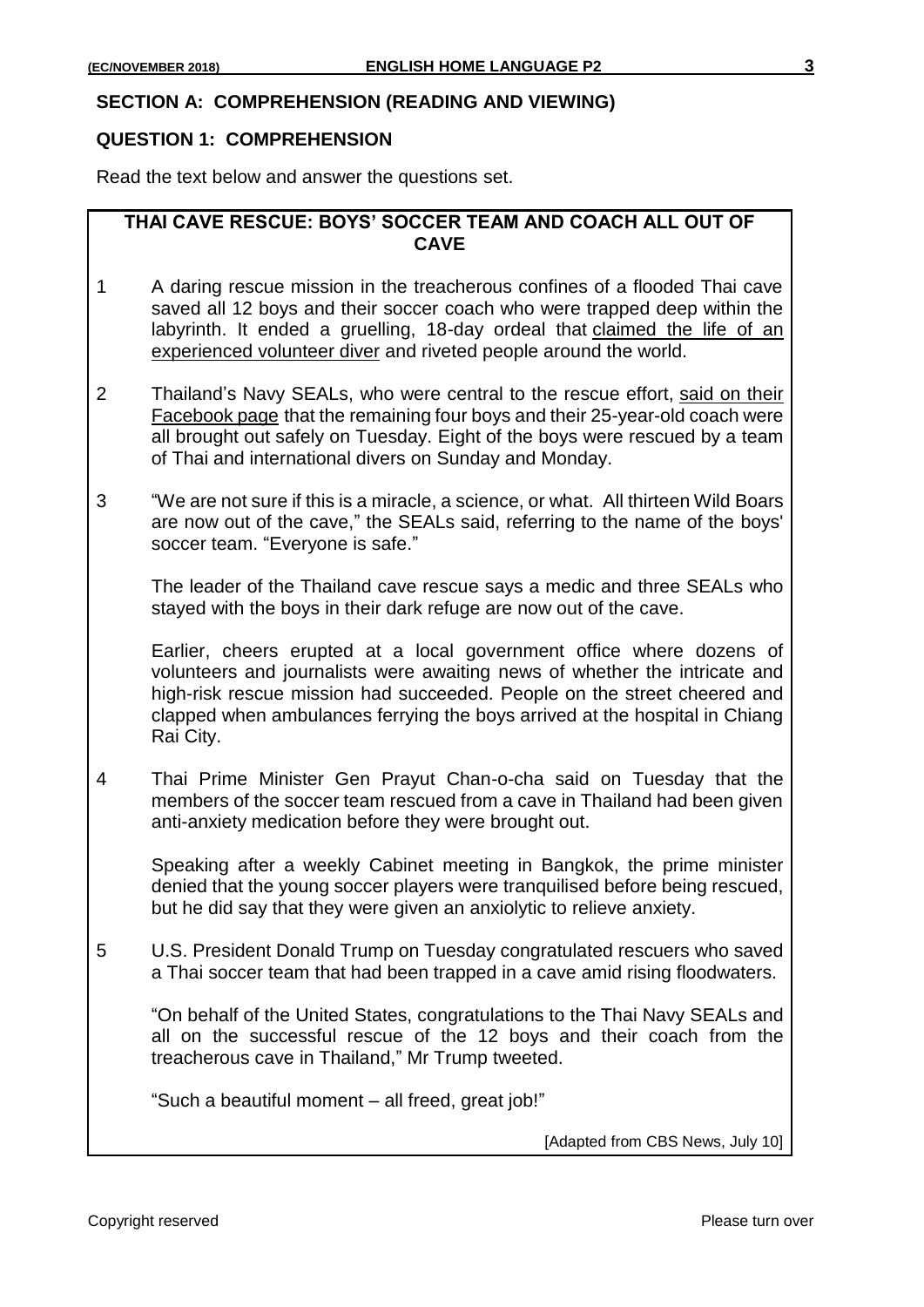| 4   | <b>ENGLISH HOME LANGUAGE P2</b><br>(EC/NOVEMBER 2018)                                                                                                                          |               |
|-----|--------------------------------------------------------------------------------------------------------------------------------------------------------------------------------|---------------|
| 1.1 | Quote ONE word from paragraph 1 which tells us that it was not an easy<br>task to save the boys and their coach.                                                               | (1)           |
| 1.2 | Choose the correct answer from those listed below that best describes<br>the meaning of 'labyrinth' as it is used in the context of paragraph 1.                               |               |
|     | A place where children play<br>A<br>B<br>An intricate combination of paths or passages in which it is difficult<br>to find one's way or to reach the exit<br>A deep river<br>С |               |
|     | Different rock formations<br>D                                                                                                                                                 | (1)           |
| 1.3 | The phrase 'riveted people around the world' means                                                                                                                             |               |
|     | people were very shocked.<br>A<br>to fasten with a rivet or rivets.<br>B<br>C<br>to hold the attention firmly.<br>to travel around the world.<br>D                             | (1)           |
| 1.4 | Refer to Paragraph 2.                                                                                                                                                          |               |
|     | Who played the most important role during the rescue operation?<br>1.4.1<br>Quote from the passage to prove your answer.                                                       | (2)           |
|     | 1.4.2<br>Who assisted the Navy Seals?                                                                                                                                          | (1)           |
| 1.5 | Refer to Paragraph 3.                                                                                                                                                          |               |
|     | Explain IN YOUR OWN WORDS what is meant by "cheers erupted at a<br>local government " Take into consideration the context of the clause.                                       | (2)           |
| 1.6 | Refer to Paragraph 4.                                                                                                                                                          |               |
|     | State whether the following statement is TRUE or FALSE.<br>Give a<br>REASON for your answer by QUOTING from the passage.                                                       |               |
|     | The young players were all tranquillised before being rescued.                                                                                                                 | (2)           |
| 1.7 | After reading the entire passage, explain in your OWN WORDS what you<br>think caused the young players' anxiety. Mention at least TWO reasons.                                 | (2)           |
| 1.8 | Refer to Paragraph 5.                                                                                                                                                          |               |
|     | Write down TWO REASONS why President Trump referred to the<br>operation as a 'beautiful moment'.                                                                               | (2)           |
| 1.9 | Name ONE negative aspect of the rescue operation.                                                                                                                              | (1)<br>$[15]$ |
|     |                                                                                                                                                                                |               |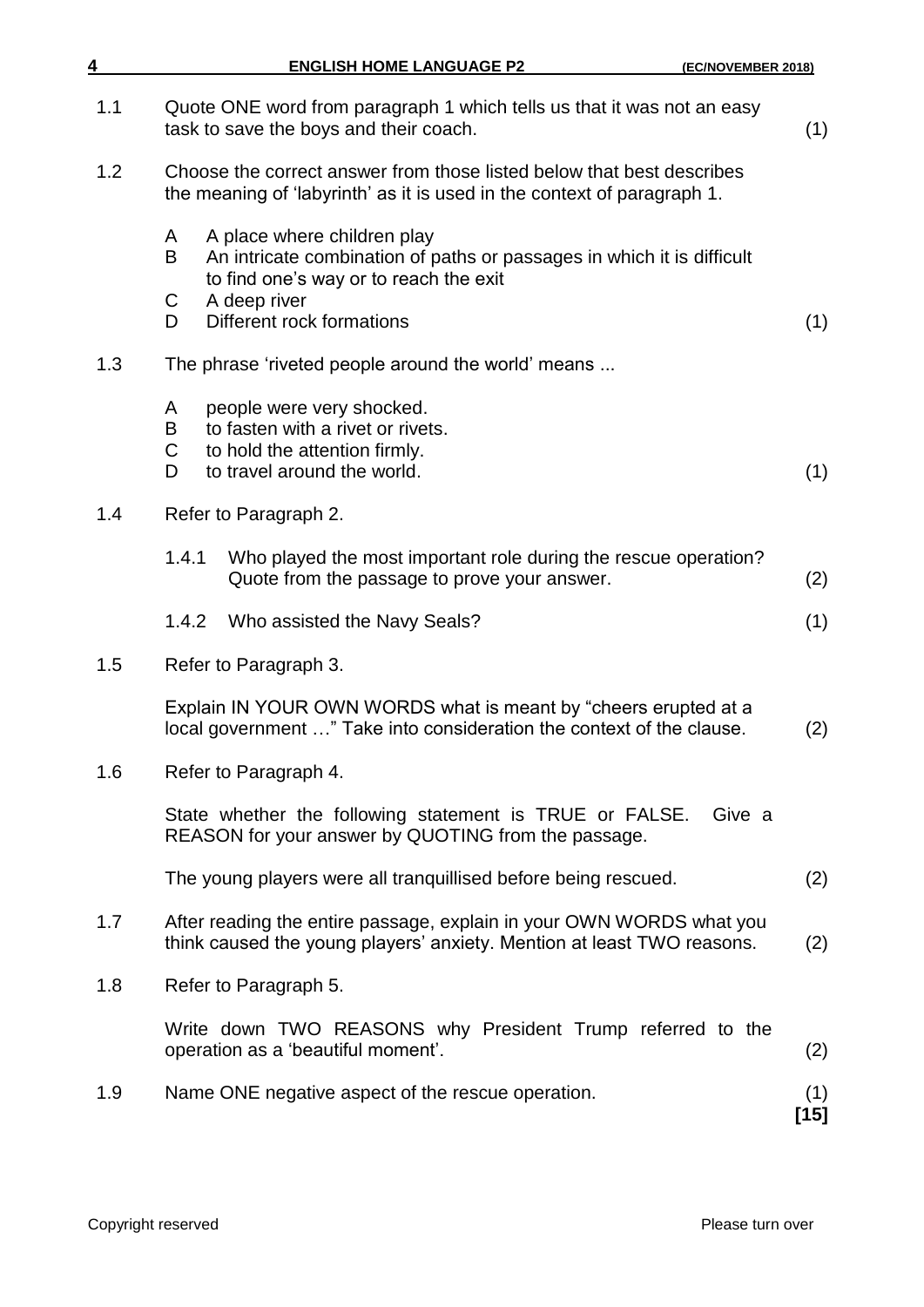### **QUESTION 2: ADVERTISEMENT**

Study the advertisement below and answer the questions set.



| 2.3     | Name TWO facts found in the advertisement which will convince the reader<br>that this is a safe company to support. | (2)<br>[5] |
|---------|---------------------------------------------------------------------------------------------------------------------|------------|
| $2.2\,$ | Is this a business that has started recently? Substantiate your answer.                                             | (2)        |
|         | 2.1 What is being advertised?                                                                                       |            |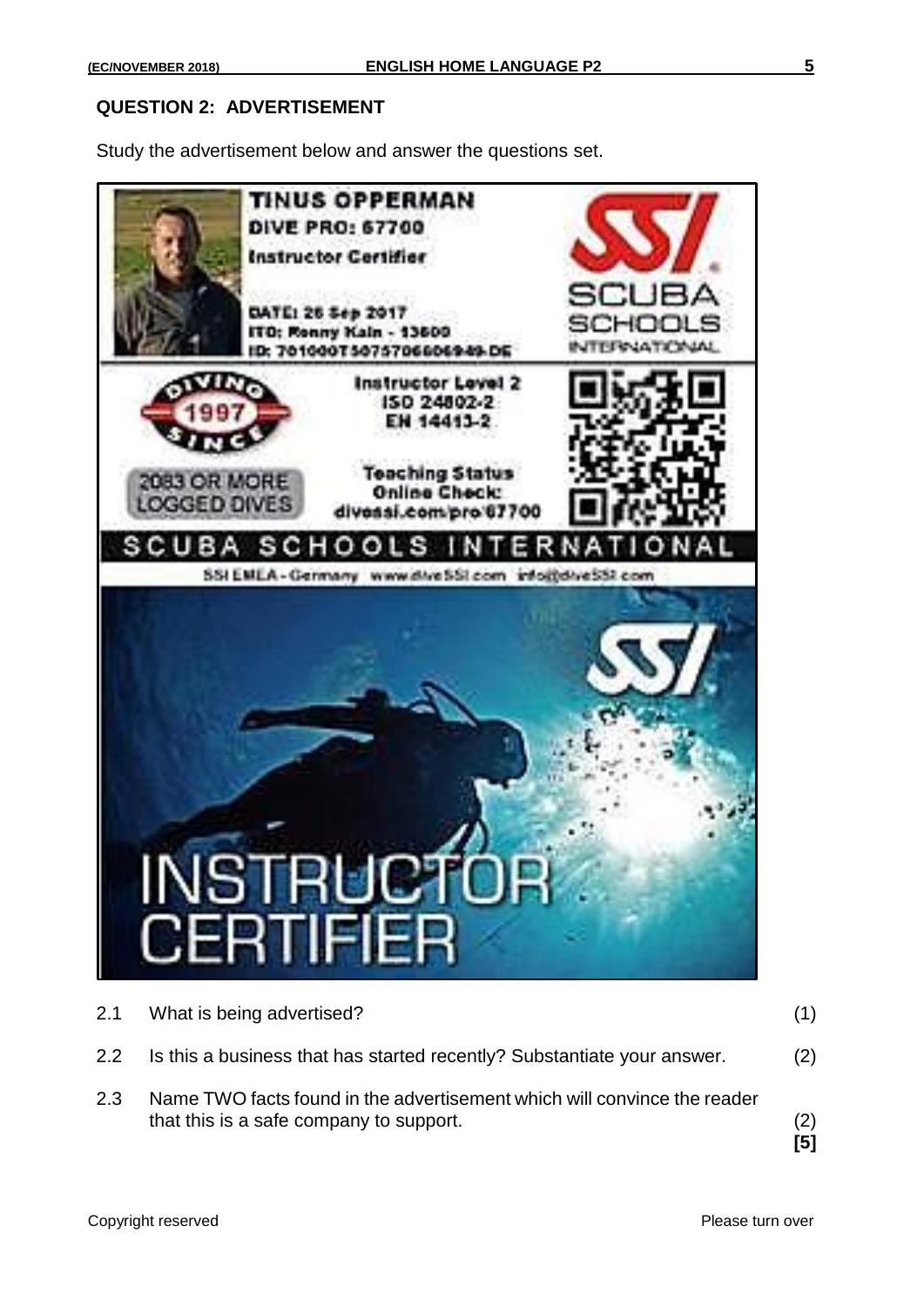### **QUESTION 3: CARTOON**

Study the cartoon below and answer the questions set.



| 3.3 <sub>2</sub> | Do you think she will sell many books? Give a reason for your answer. | (2)<br>[5] |
|------------------|-----------------------------------------------------------------------|------------|
| 3.2              | Explain the irony in the book's title.                                | (2)        |
| 3.1              | What is the occupation of this lady?                                  |            |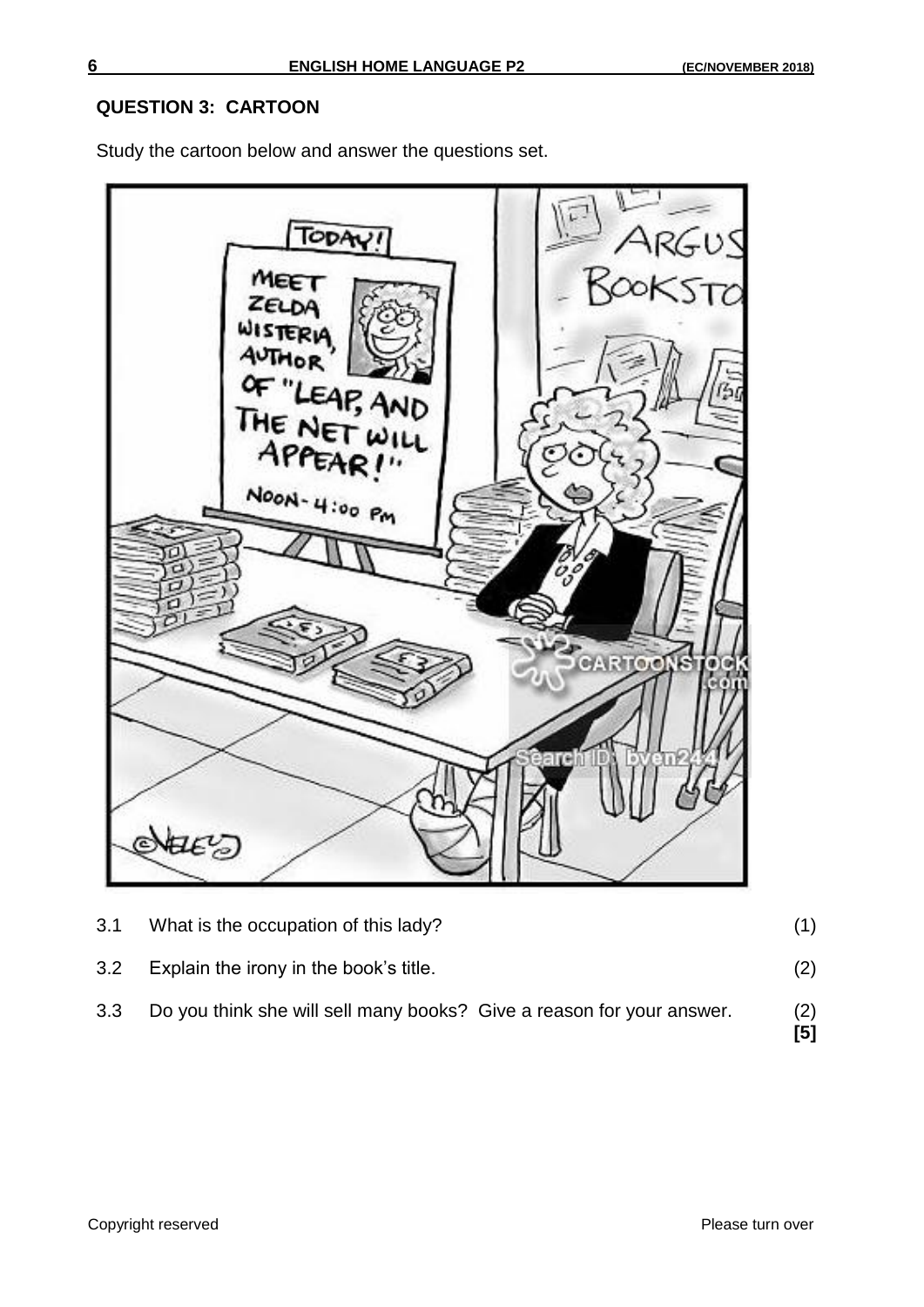### **QUESTION 4**

### **INSTRUCTIONS AND INFORMATION**

Carefully read the text below. You are required to do the following:

- Summarise each of the seven points below **using your own words** as far as possible.
- Each point must be written as a full sentence.
- Number each point to match the number of the point in the passage.
- Your summary must be 70–80 words.
- Indicate the number of words used at the end of your summary.

## **THE 7 SECRETS OF MOTIVATING TEENAGERS**

*(adapted from understandingteenagers.com)*

There is a good reason that the stereotypical view of modern teenagers is that they are lazy kids who just want to sleep in, play computer games, surf the net and hang out with their friends. The reason this view exists is because all around the world this is all parents see their teenagers doing.

- 1 If your teen does not understand what the task has to do with him (or her), or his well-being, then it will be a struggle for him to find the desire to carry it out. Teenagers long to feel significant. They want to demonstrate to themselves and the world that they matter and are capable of making a difference. If your teenager understands the value to himself of the task, you will have little problem motivating him to do it.
- 2 If your teenager feels like all he is being asked to do is to fit into your agenda, your timetable, and to conform to your way of doing things, he is not going to be terribly motivated.

When parents give the reason "Because I told you to", they create a demotivating environment. Developmentally, teenagers are seeking to establish themselves as their own person, independent of their parents. Give your teenager a say in what and how things are done. If your teenager has had a say in setting the agenda and the timetable he will be much more motivated to participate.

- 3 When parents constantly step in and rescue their teens from failing they undermine their teenager's ability to grow up. No parent wants to see their kids fail, but it is through failure that we grow and learn to improve. What gives a task significance is the consequences or what is at stake if it doesn't get done. When parents prevent teens from experiencing the consequences of failure they rob a task of its significance, and hence their teenager's motivation to do better next time.
- 4 Teaching your teens to be organised and to remember is part of what parents need to do. Work with your teen to develop methods of remembering that don't require you to be involved.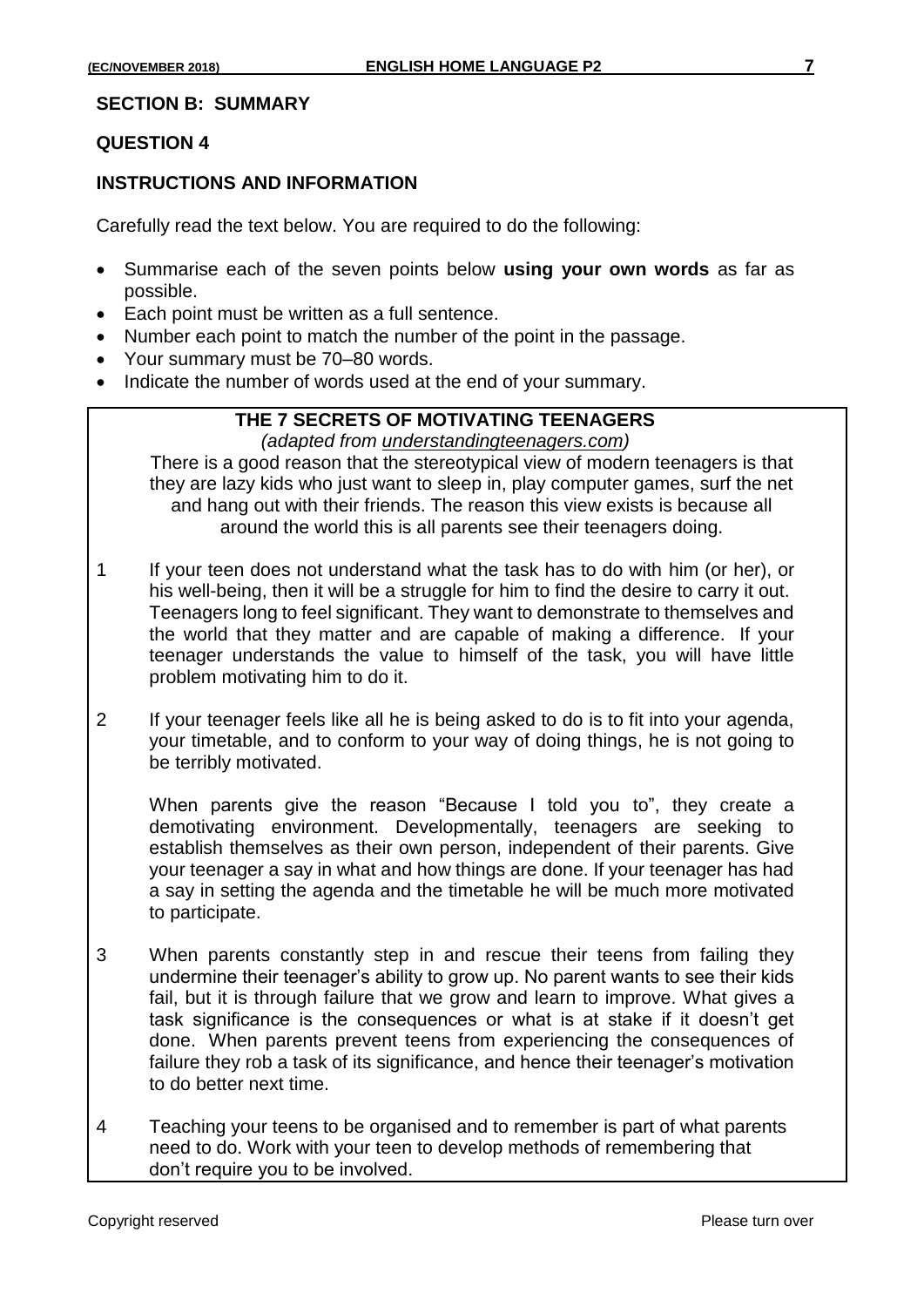5 Sometimes it is the size of the task that teenagers find hard. It isn't that they don't want to do it, but rather that they don't know where to start and it all looks too hard.

Break the task up into a series of smaller achievable tasks with shorter deadlines. Teenagers often struggle with long term planning, but respond well to more immediate time horizons. By helping your teen come up with a series of small steps, you empower him to work his way through the task.

- 6 Learning what your teenager's 'love language' is can be a great help in this regard. Does your teen respond well to encouraging words, gifts, quality time, physical affection or some other form of affirmation? Knowing what type of incentive your teen will respond to best will increase his motivation and responsiveness.
- 7 Fun is the key ingredient to getting teens active and motivated to participate in social activities. If you want your teens to get out of the house, get active, and make new friends, then explore with them what activities it is they enjoy doing and encourage them to do it. Remember what you enjoy may not be what your teen enjoys. Be sure to show interest and value whatever it is that your teen considers interesting and fun.

## **TOTAL SECTION B (10** ÷ **2): 5**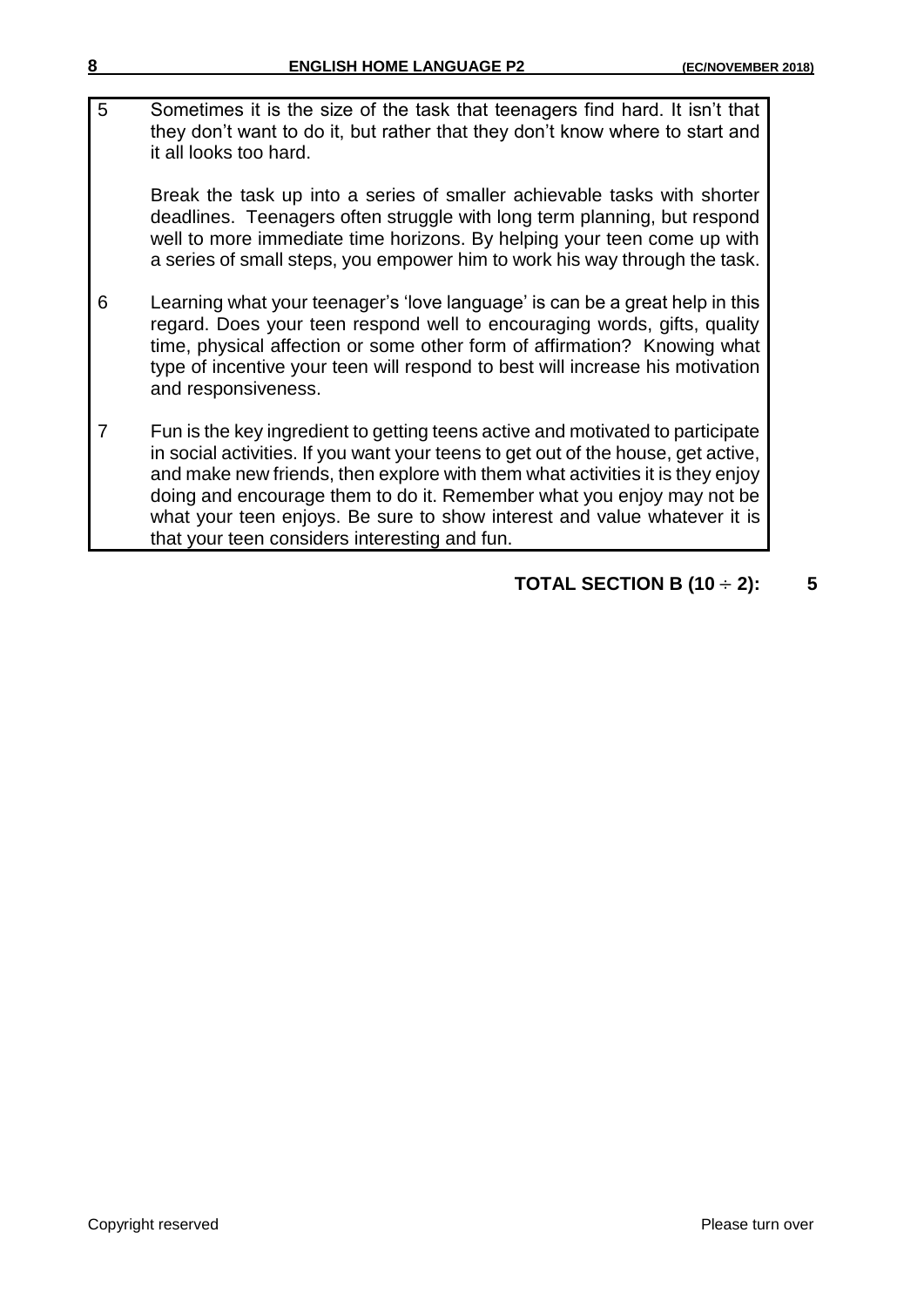#### **SECTION C: LANGUAGE IN CONTEXT**

#### **QUESTION 5**

Read the passage and answer the questions set. (Take note: some deliberate errors have been made.)



- 1 The **rescue** of the **young** soccer players and **their** coach brought international attention, cooperation and despair **when** a diver died; now the flood-prone attraction should be closed during the rainy season and warnings **issued.**
- 2 If the drama had not been playing out before our eyes from afar for days, it would have been difficult to imagine the plight and rescue against the odds – and the clock – of the Thai youth soccer team and its coach trapped in a waterlogged cave for more than two weeks.
- 3 It would have seemed like tempting fate to imagine that they could all be extracted safely from such a perilous situation. The drama with its happy ending is so astonishing you couldn't make it up, as the saying goes.

The living proof that 12 boys, aged 11 to 16, and their 25-year-old coach are now safe and recovering from their ordeal is to be found in a hospital in Chiang Rai, northern Thailand, where they were rushed for medical checks as they surfaced one by one with their rescuers.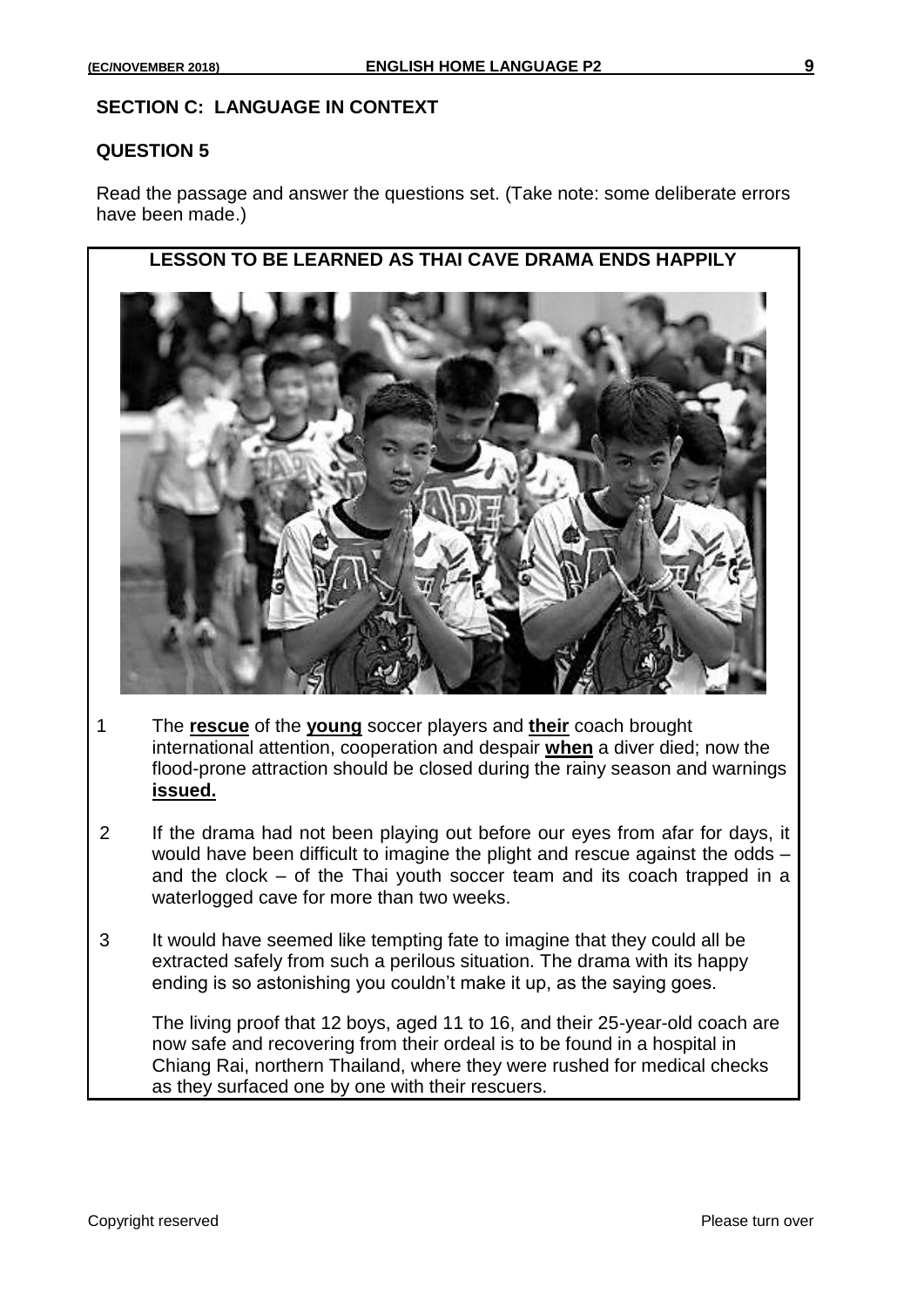| 4    | People the world over share elated relief, following news that the last group<br>of four boys and their coach had emerged safely from a treacherous 4 km<br>escape route in which they had to dive through dark, tight and winding<br>passages.                                                                                                                                                                                                                                                                                                                                                                                                                |     |
|------|----------------------------------------------------------------------------------------------------------------------------------------------------------------------------------------------------------------------------------------------------------------------------------------------------------------------------------------------------------------------------------------------------------------------------------------------------------------------------------------------------------------------------------------------------------------------------------------------------------------------------------------------------------------|-----|
|      | It almost seems unfair given the seemingly flawless search and rescue<br>operation that the relief is tinged with sadness over the death in the cave of a<br>former Thai Navy Seal diver, 38, who came out of retirement to help.                                                                                                                                                                                                                                                                                                                                                                                                                              |     |
| 5    | This drama began with discovery of the missing boys' bicycles at the<br>entrance to the flooded Tham Luang Nang Non cave complex.<br>Questions will be asked about how there owners could have proceded on<br>foot into the caves in the shadows of monsoon rains that soon stranded<br>them.<br>What could there coach and even the older boys have been thinking? That<br>said, the coach seems to have done all the write things since then.<br>We will have to wait for answers. But surely the authorities do not have to<br>before considering shutting down access to flood-prone caves during<br>wait<br>the rainy season as well as issuing warnings. |     |
|      | [Adapted from South China Morning Post, July 2018]                                                                                                                                                                                                                                                                                                                                                                                                                                                                                                                                                                                                             |     |
| 5.1  | Identify the parts of speech of the underlined words in the first paragraph of<br>the passage. Write down only the words and next to each word, the correct<br>part of speech.                                                                                                                                                                                                                                                                                                                                                                                                                                                                                 | (5) |
| 5.2  | 5.2.1<br>Explain the function of the dashes in paragraph 2.                                                                                                                                                                                                                                                                                                                                                                                                                                                                                                                                                                                                    | (1) |
|      | What other punctuation mark could have been used instead of<br>5.2.2<br>dashes?                                                                                                                                                                                                                                                                                                                                                                                                                                                                                                                                                                                | (1) |
| 5.3  | Write down an antonym for the word 'waterlogged' in paragraph 2.                                                                                                                                                                                                                                                                                                                                                                                                                                                                                                                                                                                               | (1) |
| 5.4  | Refer to Paragraph 2. Does the phrase 'against all odds' have a positive or<br>negative connotation? Substantiate your answer.                                                                                                                                                                                                                                                                                                                                                                                                                                                                                                                                 | (2) |
| 5.5  | Refer to paragraph 3. Supply a synonym for 'perilous'.                                                                                                                                                                                                                                                                                                                                                                                                                                                                                                                                                                                                         | (1) |
| 5.6  | Quote a clause from paragraph 3 that proves that the boys and their coach<br>were taken to hospital quickly.                                                                                                                                                                                                                                                                                                                                                                                                                                                                                                                                                   | (2) |
| 5.7  | Refer to paragraph 4. Use the words 'relief' and 'relieve' in sentences of your<br>own to show your understanding.                                                                                                                                                                                                                                                                                                                                                                                                                                                                                                                                             | (2) |
| 5.8  | Refer to paragraph 4. Write 4 km in words.                                                                                                                                                                                                                                                                                                                                                                                                                                                                                                                                                                                                                     | (2) |
| 5.9  | Refer to paragraph 4. Use the homophone of 'through' in a sentence of your<br>own to show your understanding.                                                                                                                                                                                                                                                                                                                                                                                                                                                                                                                                                  | (1) |
| 5.10 | Refer to paragraph 4. Explain the meaning of the prefix in 'unfair' and the<br>suffix in 'flawless'.                                                                                                                                                                                                                                                                                                                                                                                                                                                                                                                                                           | (2) |
|      |                                                                                                                                                                                                                                                                                                                                                                                                                                                                                                                                                                                                                                                                |     |